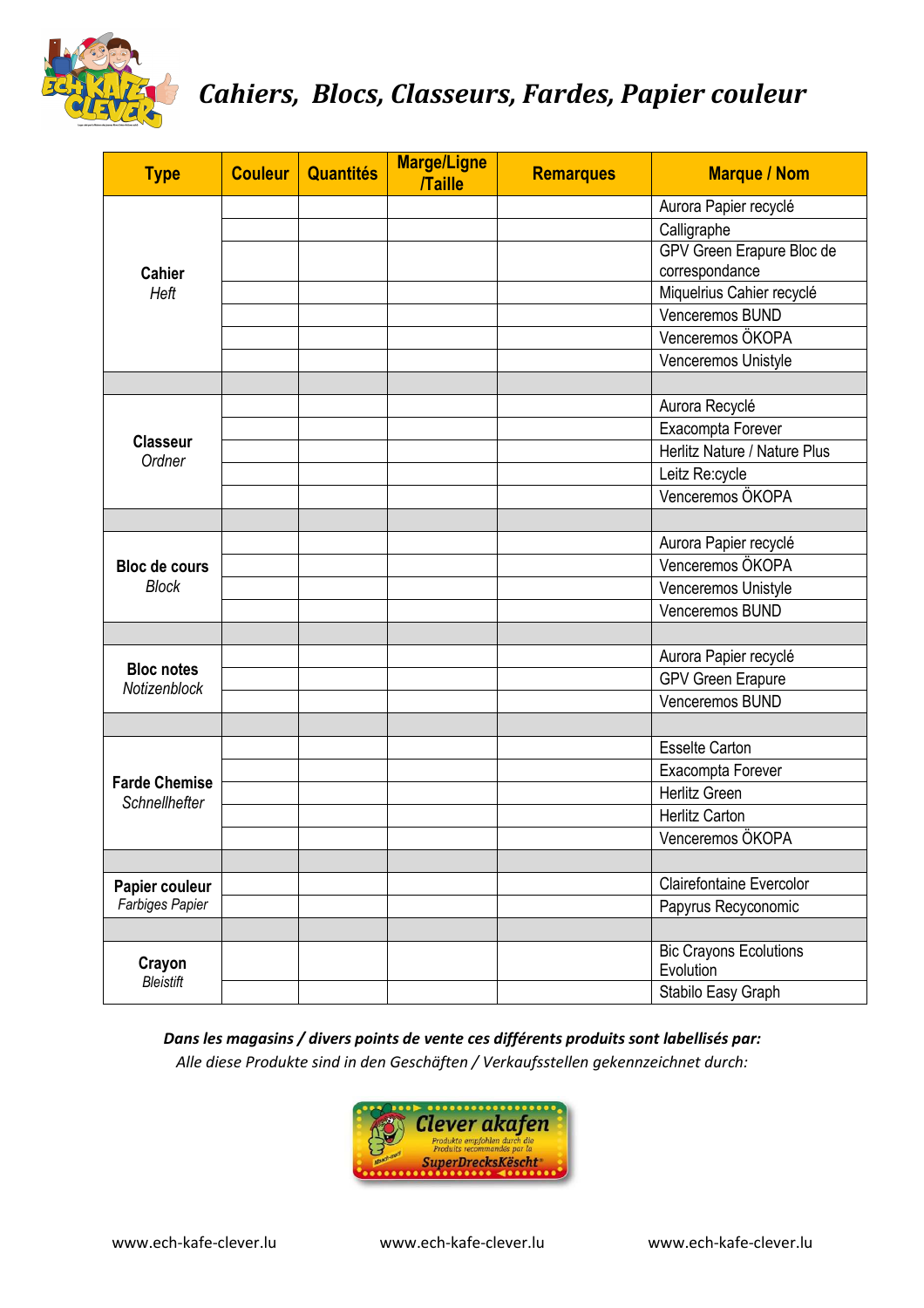

# *Stylos, Crayons/Feutres de couleur, Portemines, Marqueurs*

| <b>Type</b>                      | <b>Couleur</b> | Quantité | <b>Dureté</b> | <b>Remarques</b> | <b>Marque / Nom</b>                              |
|----------------------------------|----------------|----------|---------------|------------------|--------------------------------------------------|
| Crayon<br><b>Bleistift</b>       |                |          |               |                  | <b>Bic Crayons Ecolutions Evolution</b>          |
|                                  |                |          |               |                  | Stabilo Easy Graph                               |
|                                  |                |          |               |                  |                                                  |
|                                  |                |          |               |                  | <b>Bic Crayons Kids Ecolutions</b><br>Evolution  |
|                                  |                |          |               |                  | Faber-Castell Colour Grip                        |
| Crayon de                        |                |          |               |                  | Faber-Castell Jumbo Grip                         |
| couleur<br><b>Buntstift</b>      |                |          |               |                  | Stabilo Greencolors                              |
|                                  |                |          |               |                  | Stabilo Crayons aux talents<br>multiples         |
|                                  |                |          |               |                  | Stabilo Easy Colors                              |
|                                  |                |          |               |                  | Staedtler Animals en étui métal                  |
|                                  |                |          |               |                  |                                                  |
|                                  |                |          |               |                  | <b>Bic Ecolutions Matic</b>                      |
| <b>Portemine</b>                 |                |          |               |                  | <b>Bic Ecolutions Reaction</b>                   |
| Fallminenstift                   |                |          |               |                  | Pentel Rolly                                     |
| <b>Druckbleistift</b>            |                |          |               |                  | Pentel Energize                                  |
|                                  |                |          |               |                  | Pilot Rexgrip                                    |
|                                  |                |          |               |                  |                                                  |
|                                  |                |          |               |                  | <b>Bic Stylo bille ReActions</b>                 |
|                                  |                |          |               |                  | Pilot B2P Ball                                   |
|                                  |                |          |               |                  | Pilot B2P Gel                                    |
| Stylo à bille<br>Kugelschreiber  |                |          |               |                  | Pilot Rexgrip M                                  |
| Fineliner                        |                |          |               |                  | <b>Pilot Greenball</b>                           |
|                                  |                |          |               |                  | Faber Castell Clip Colours                       |
|                                  |                |          |               |                  | Pilot V5 Cartridge system                        |
|                                  |                |          |               |                  | Stabilo PointBall                                |
|                                  |                |          |               |                  |                                                  |
| Feutre/Filzstift                 |                |          |               |                  | <b>BIC Visacolor</b>                             |
|                                  |                |          |               |                  |                                                  |
|                                  |                |          |               |                  | <b>Edding Highlighter</b>                        |
| <b>Marqueur</b><br>surligneur    |                |          |               |                  | Faber-Castell Grip Colour                        |
| <b>Textmarker</b>                |                |          |               |                  | <b>Stabilo GreenBoss</b>                         |
|                                  |                |          |               |                  | Super Color Marker Pilot                         |
|                                  |                |          |               |                  |                                                  |
| Peinture à l'eau<br>Wasserfarben |                |          |               |                  | <b>Colart International Gouache</b><br>éducation |
|                                  |                |          |               |                  | <b>Faber-Castell Connector</b>                   |
|                                  |                |          |               |                  | Faber-Castell Schultempera                       |

*Dans les magasins / divers points de vente ces différents produits sont labellisés par: Alle diese Produkte sind in den Geschäften / Verkaufsstellen gekennzeichnet durch:* 

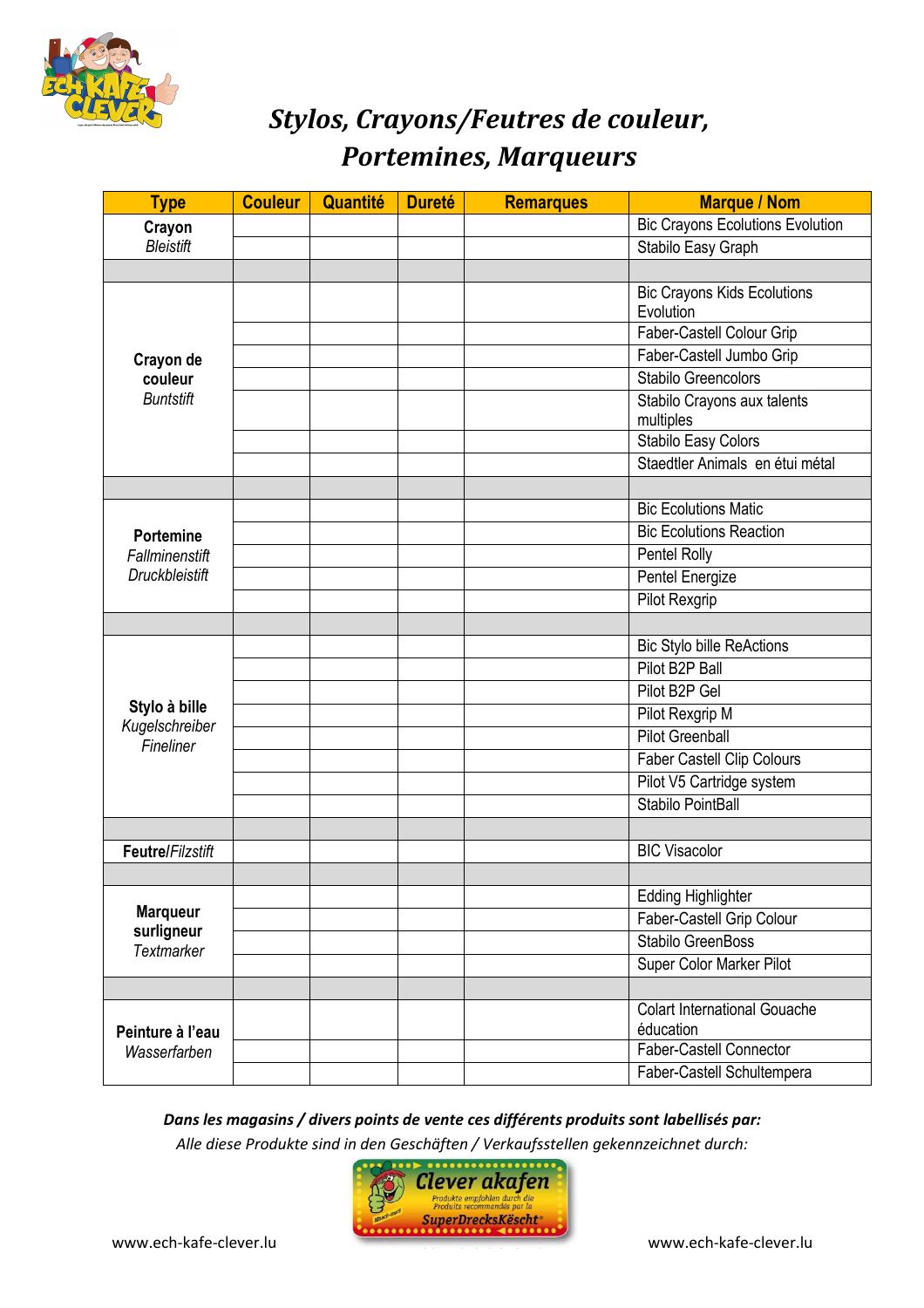

### *Couleurs, Colles, Gommes*

| <b>Type</b>                     | <b>Couleur</b> | Quantité | <b>Autres</b> | <b>Remarques</b> | <b>Marque / Nom</b>                               |
|---------------------------------|----------------|----------|---------------|------------------|---------------------------------------------------|
| Crayon de cire<br>Wachsmalstift |                |          |               |                  | <b>Colart International</b>                       |
|                                 |                |          |               |                  | Faber-Castell 12 Jumbo/Triangular                 |
|                                 |                |          |               |                  | Stabilo Woody                                     |
|                                 |                |          |               |                  |                                                   |
|                                 |                |          |               |                  | <b>Pritt Stick</b>                                |
| <b>Colles</b>                   |                |          |               |                  | <b>Pritt Power/Rainbow Stick</b>                  |
|                                 |                |          |               |                  | Pritt Compact Permanent/ Non-<br>Permanent        |
|                                 |                |          |               |                  | <b>Pritt Mini</b>                                 |
|                                 |                |          |               |                  | Pritt Refill Roller Permanent/Non-<br>Permanent   |
|                                 |                |          |               |                  | Pritt Colle liquide / Stylo                       |
|                                 |                |          |               |                  | Scotch (3M) Stick/Tube de colle<br>écologique     |
| Klebstoff                       |                |          |               |                  | <b>Tesa Easy Stick</b>                            |
|                                 |                |          |               |                  | Tesa Roller Permanent                             |
|                                 |                |          |               |                  | Tesa Roller Recharge Permanent                    |
|                                 |                |          |               |                  | <b>Uhu Alleskleber</b>                            |
|                                 |                |          |               |                  | Uhu Bastelkleber                                  |
|                                 |                |          |               |                  | Uhu Flinke Flasche                                |
|                                 |                |          |               |                  | Uhu Glue Roller Smart Permanent/<br>Non-Permanent |
|                                 |                |          |               |                  | <b>Uhu Stic</b>                                   |
|                                 |                |          |               |                  | Uhu Office Pen                                    |
|                                 |                |          |               |                  |                                                   |
| Gomme                           |                |          |               |                  | <b>Bic Plast-Office</b>                           |
| Radiergummi                     |                |          |               |                  | Faber-Castell Radiergummi PVC-<br>frei            |

#### *Dans les magasins / divers points de vente ces différents produits sont labellisés par:*

*Alle diese Produkte sind in den Geschäften / Verkaufsstellen gekennzeichnet durch:*